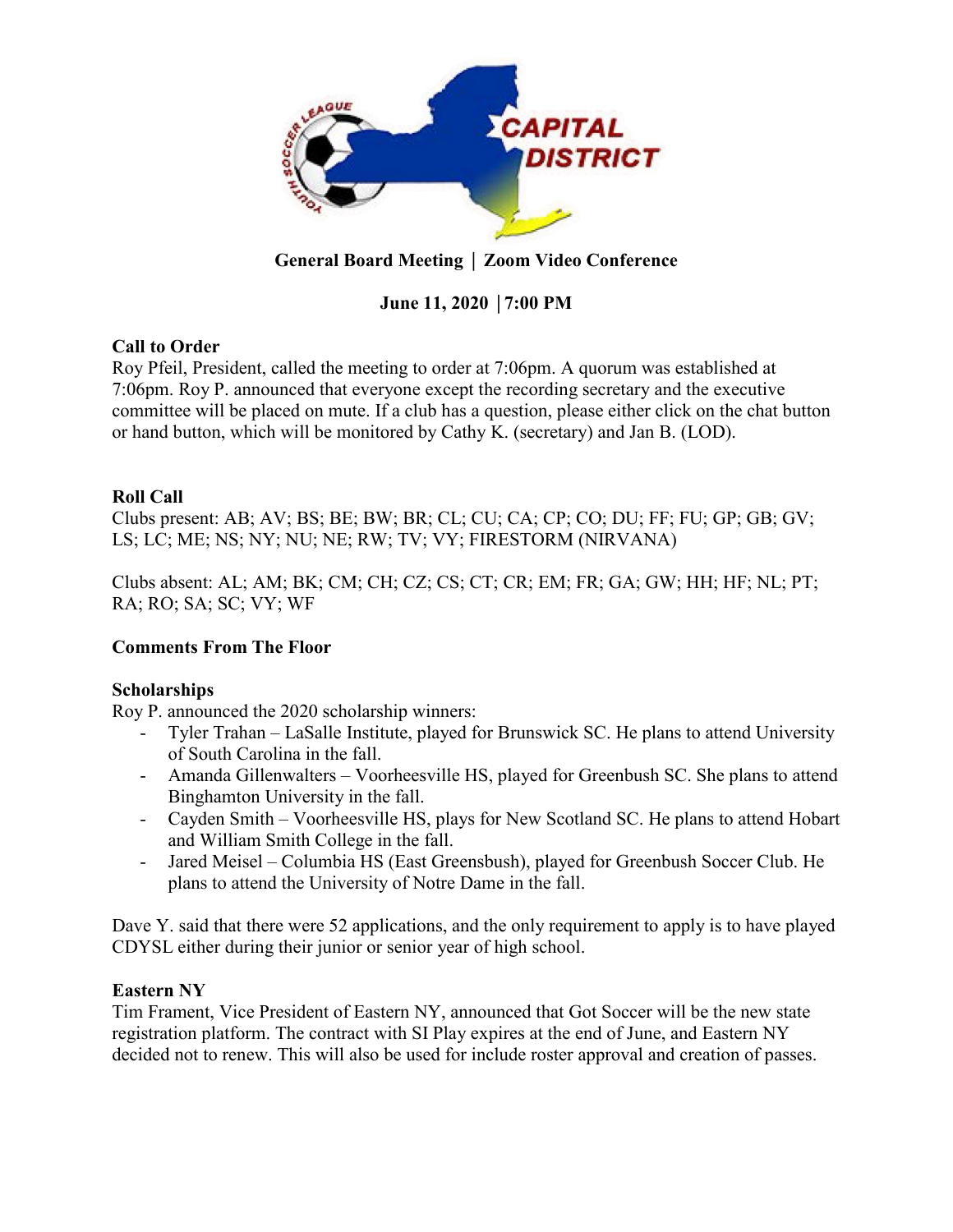Tim F. explained that there are a couple changes with the process. Currently with SI Play, clubs pay a per player fee which is negotiated by the club directly with SI Play. Going forward, there will not be a per player charge to the club for the use of Got Soccer (there is a credit card fee similar to SI Play). Also, if clubs want to bulk register all their players at once, there is no fee. Therefore, if a club chooses to use another platform to collect registration money, there is no fee to upload everything to Got Soccer. If a club chooses to use Got Soccer to collect registrations (travel, rec., camps), there is no charge. As an Eastern NY member, tournament registration will be reduced per team from \$15 to \$13.

To pay for the system, Tim F. said that the leagues voted in February 2020 to increase the registration fee from \$19 to \$21 (\$7 to \$9 for rec). Due to COVID, Eastern NY decided to delayed the fee increase for 1 year.

Bethlehem SC mentioned said that Tim F. said Got Soccer wouldn't cost clubs anything, however registration is being increased by \$2 per player. Tim F. said that most teams are paying more than \$3 per player with SI Play. Again, this was approved by the leagues in February 2020.

Risk management will go through Got Soccer, and there are 2 changes:

- In previous years, coaches would use a separate registration to complete risk management. Going forward, risk management will be linked to the registration of passes.
- The federal government is now requiring that each coach watch a 30-minute Safe Sport video refresher every year.

Bethlehem SC asked if risk management is going to cost more. Tim F. said risk management has 3 components: Safe Sport (no fee), background check, and concussion management (no fee). Dave Y. confirmed that there will not be an increase in the CDYSL processing fee next year (currently \$12).

Albany SC asked for clarification on the risk management requirements. Tim F. clarified that background checks will continue to be required every 2 years, therefore there are no increases in risk management fees this year. Albany SC asked if there is contact information for Got Soccer, and Jan B. said that all club registrars will be learning about Got Soccer on June 22<sup>nd</sup> at 7pm. Got Soccer will also be providing representatives to help each club get set up.

From the zoom chat, Cathy K. said there was a question asking if Got Soccer hosts websites, Mike Pike confirmed that they don't.

Northern United SC asked if each player will need to register with Got Soccer. Tim F. said that players do need to register with Got Soccer, and also said that clubs can also do as a bulk upload. Northern United SC asked if SI Play's information can be exported and imported into Got Soccer. Tim F. said that every club has a contract with SI Play, therefore each club should have access to all the information. Please contact SI Play directly to inquire about exporting data. Northern United SC mentioned that they do use Got Soccer for their tournament website. Tim F. said he would check with Got Soccer about the availability to host a tournament website.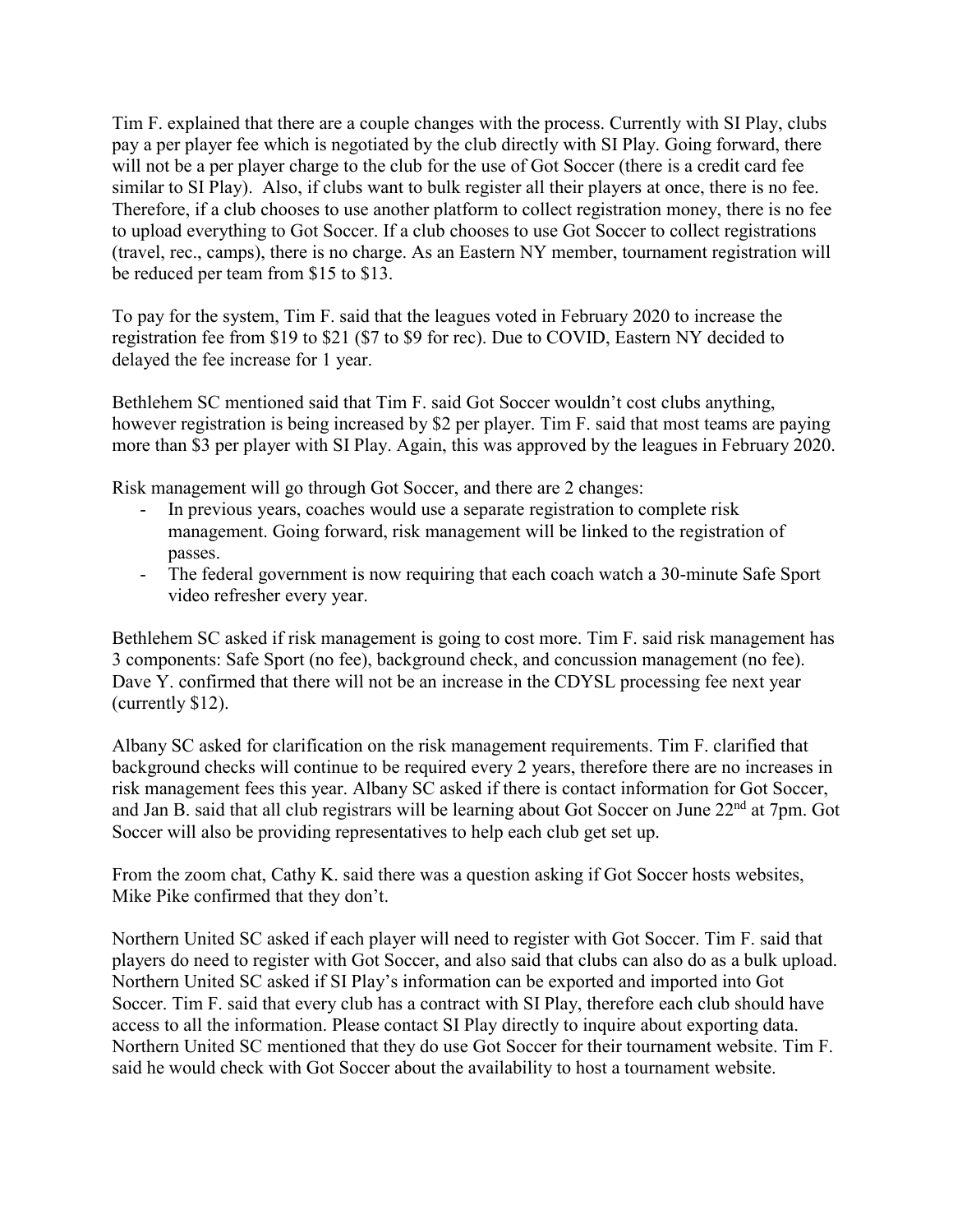## **Reading and Adoption of the Minutes**

The May 07, 2020 minutes were distributed. Motion by Greenbush SC to approve the minutes, second by Latham Circle SC, motion carried unanimously.

## **Treasurer's Report – Dave Yule**

Financials were distributed, total liabilities & equity is \$288,206.62 with liabilities of \$2,032.50. Net income is \$50,819.59. At the previous meeting, the net income was over \$100k, Dave Y. explained that this is primarily due to refunding the team commitment fees (\$36k). Therefore, Dave Y. estimates that CDYSL will be close to breaking even at the end of the year.

Dave Y. reported that next years' budget has been sent to the executive committee for review. Currently, Dave Y. is not recommending an increase to registration fees. He is however, recommending an increase to Fall and Spring commitment fees.

A club asked if CDYSL applied for the PPP loan, and Dave Y. confirmed that CDYSL was approved for the PPP loan program, and that is how staff was able to be paid during the COVID-19 shut down.

Greenbush SC asked if CYDSL would consider a club-wide player pass for non-competitive U10 players to give them some flexibility. Jan B. said she would check with Eastern NY to see if that is possible, Greenbush SC said that a group in Long Island is already doing it. Roy P. said that CDYSL is also considering making U12 non-competitive.

Motion to approve the treasurer's report by Latham Circle SC, second Albany SC, motion carried unanimously.

# **Reports of Officers and Standing Committees**

# **Standing Committee Reports:**

- **1. Rules – Tim Owens** No report.
- **2. Games – Paul Bascomb** No report.
- **3. Finance – Dave Yule** No report.
- **4. Scholarship – Candace McHugh (absent)** No report.
- **5. Executive – Roy Pfeil** No report.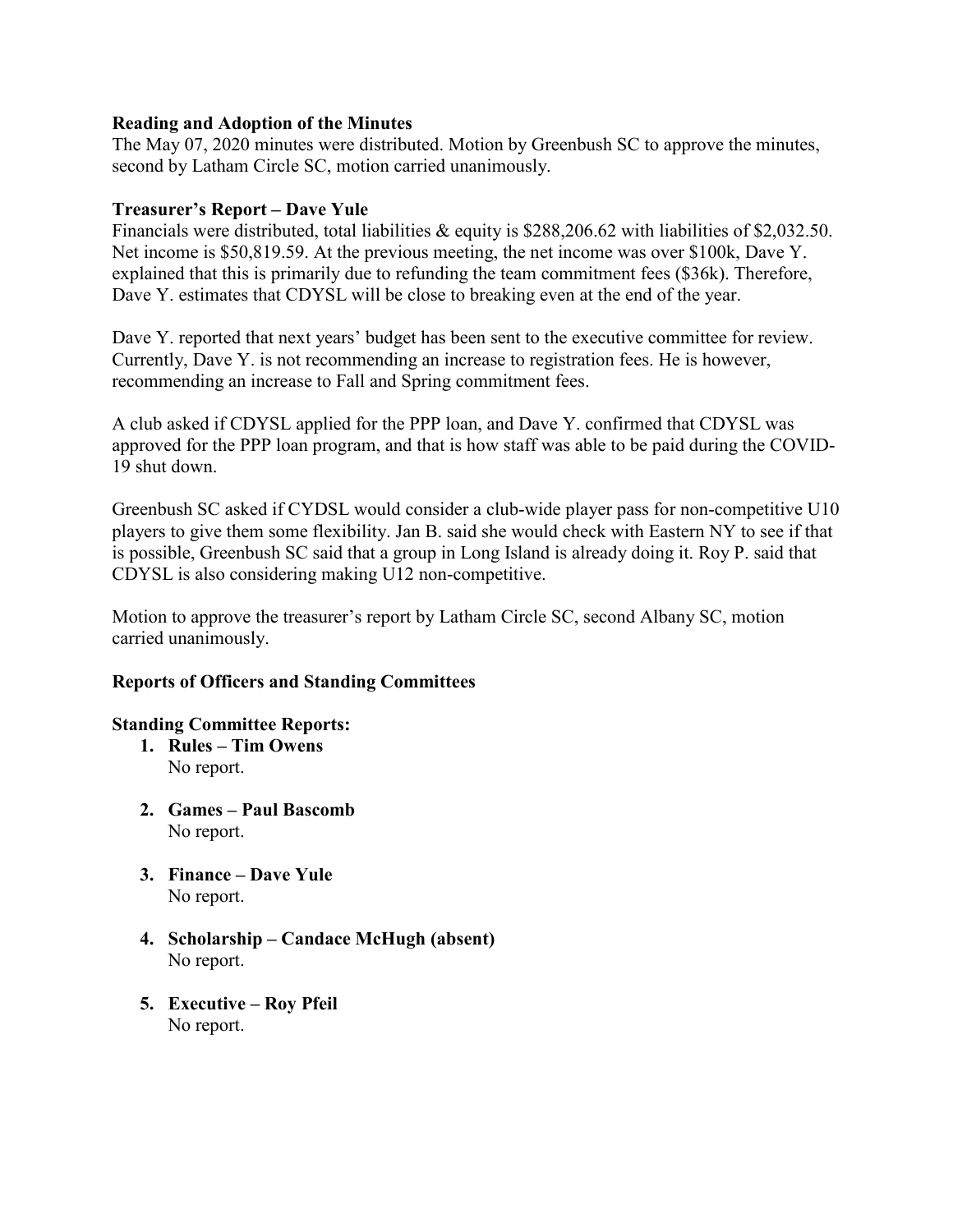## **6. Membership – Afrim N. (absent)**

Jan B. said there is 1 new application, North Star Premier Club based out of Clifton Park. North Star Premier Club will field teams from U8-U18, and Afrim's Sports Park will be their home field.

The board of directors will vote on North Star Premier Club at the AGM in August.

Latham Circle asked if the application could be sent out club-wide. Jan B. said she would find out what the protocol is on that.

## 7. **Zero Tolerance/Appeals – Dave Yule & Paul Bascomb** No report.

8. **Arbitration – Tim Frament** No report.

## **9. Nominations – Mike Kinnally**

Roy P. mentioned that the following positions are open: 2<sup>nd</sup> Vice President, Treasurer, At- Large, and Secretary. Also, various committee chairs are open. Mike K. is the nomination chair, therefore please contact him directly if interested in any of the positions. The election is open until the AGM in August.

#### 10. **Risk Management – Tim Frament**  No report.

# **Special Committees**

## **1. Programs – Roy Pfeil**

**a. Coaching Education – Roy Pfeil**

Roy P. reported that Coaching Courses will be starting up at the end of July with a C Course being offered at Afrims. They will not be using players until at least January. Therefore, the Coaches will be used as the demonstrators. Jan B. mentioned that more information regarding the coaching course is on the CDYSL website.

## **b. ODP Program – Roy Pfeil**

Roy P. mentioned that ODP did 10 virtual sessions during the COVID-19 shut down, and refunded each player \$200.

## **Old Business**

1. 2020-2021 Tryouts

Roy P. said that he has received a number or reports of coaches practicing with players. He reiterated that all CDYSL clubs are prohibited from any kind of play. Eastern NY has suspended all insurance. If a club has private insurance, Roy P. recommends that they should follow the NY State Governor's ruling. Once the capital region reaches Phase 4, then clubs can begin the 5 phases of return to play as recommended by US Soccer. He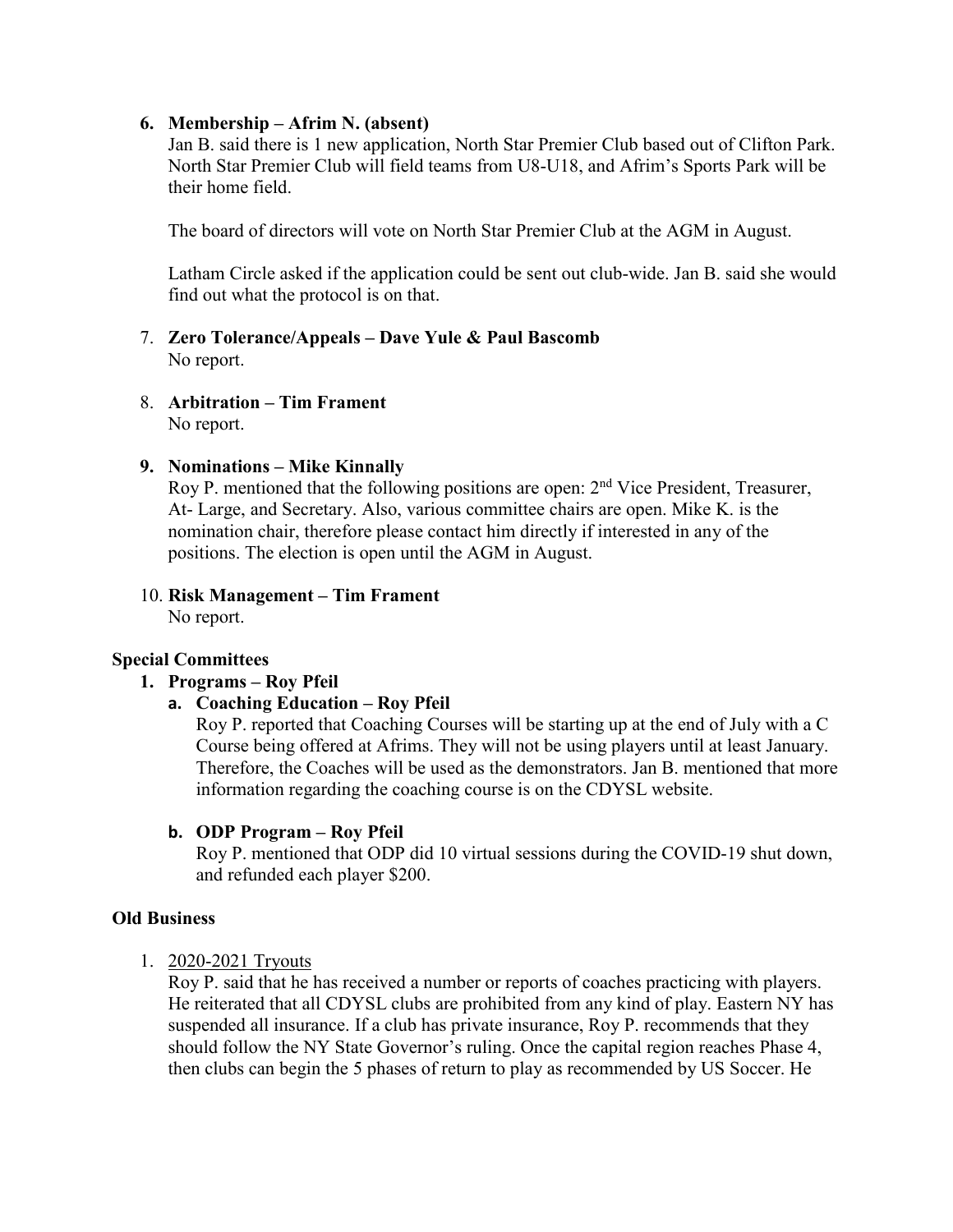reminded clubs that we all want to get back to soccer, but it is imperative that all clubs follow the rules for everyone's safety.

Brunswick SC asked for clarification on private training. Roy P. said that we can't stop parents/kids getting together. If a parent hires a trainer or coach, be sure that the parent understands that there is not any insurance coverage from the league.

A club asked that if an area reaches Phase 4 before all of CDYSL's footprint, can they begin Soccer Phase 1. Jan B. confirmed that Eastern NY said that as soon as Phase 4 is reached in each region, that region may begin Soccer Phase 1.

Scott Swere (Bethlehem SC) asked that once Phase 4 is reached, would Eastern NY or CDYSL provide a restart plan as clubs need to start planning now for when Phase 4 occurs. Jan B. clarified that Eastern NY is in the process of finalizing their plan for restarting, and will be sending it to clubs by the beginning of next week.

Scott S. said Eastern NY has already posted the 5 phases of Soccer, and Jan B. said that Eastern NY will be providing even more guidance.

Latham Circle SC said that New York State hasn't dictated exactly what is included in Phase 4, and because it could change, Phase 4 doesn't necessarily mean that New York State will allow soccer to open up.

A club asked if they could have virtual tryouts, Dave Y. confirmed that they can have virtual tryouts as of June  $21<sup>st</sup>$ , but reminded clubs that they can't do anything in person.

Paul B. said that allowing virtual tryouts is a slippery slope, and Greenbush SC also voiced a concern that it could be a way to poach players. Colonie SC said that he was under the impression that clubs needed to suspend all activities, even if it is virtual. Cathy K. clarified that insurance wasn't completely suspended, only insurance for outdoor activities. Jan B. clarified that the insurance is tied to the fields.

Greenbush SC asked if they can start collecting registrations for tryouts (for whenever they are able to have the tryouts). Roy P. confirmed that they could, as long as they don't post an in-person tryout date.

## 2. Spring League Reimbursements

Roy P. mentioned that team commitment fees have been refunded. Eastern NY is saying that they will be refunding approx. \$15k to CDYSL, which represents approximately 800 registrations that were received during the month of March.

Currently, the registration fee per player is \$35, CDYSL keeps \$16 to pay staff and overhead. Roy P. said that he will have Dave Y. run calculations to see if any of the \$16 that can be refunded, and will notify clubs at the CDYSL AGM in August.

William from Northern United asked if Eastern NY has considered reimbursing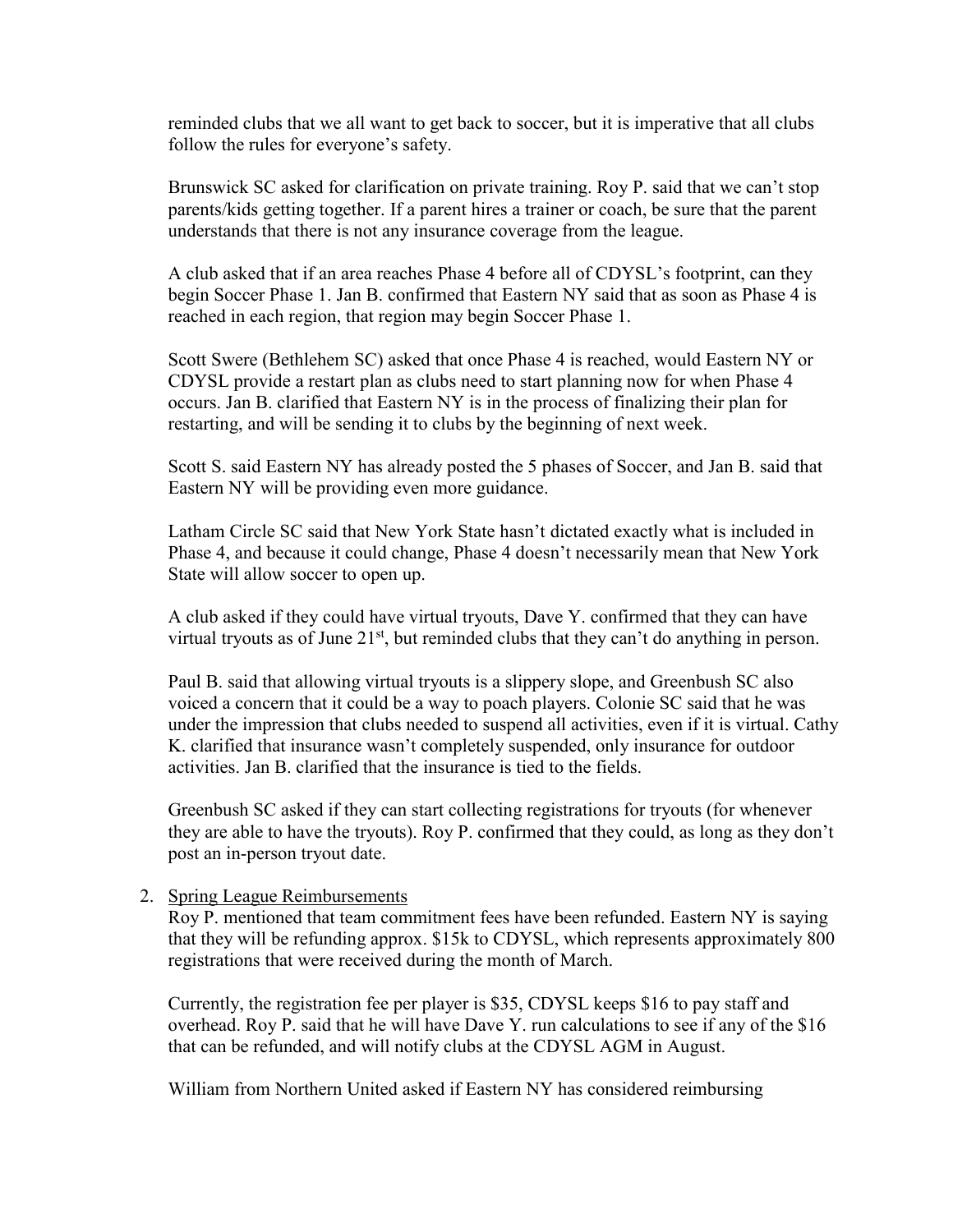registrations prior to March 1st. Roy P. said that East Hudson did propose that, but was voted down by the Executive Committee at Eastern NY because much of that money has been sent on to the Federation and was used for office staff and overhead.

A club asked for confirmation that any Eastern NY refund that is made will be distributed to clubs equally. It was confirmed that it was voted on at the previous meeting. Roy P. said that this comes out to about \$350 per club. The other option was to divide it up by per player which would come out to about \$1.50 per player. If the board wants to overturn this decision, it would need to be voted on by a 2/3rds majority. Roy P. said that he feels this would be more equitable for travel clubs.

Albany SC motions to change the previous decision (May 2020 meeting) regarding the Eastern NY refund to say "Any monies refunded by Eastern NY will be divided among clubs by players who has registered for travel players after November 1st." Latham Circle SC seconds the motion.

Bethlehem SC said that not including players who registered for Fall Ball isn't equitable. William asked if CDYSL didn't have any registrations after 3/1, would the refund from Eastern NY would be zero. Jan B. confirmed. Therefore, William said that he feels that people who registered in March should get their money back. A club said that if that is the case, they will now be registering late in the future. Jan B. reminded clubs that if your club is going to practice or play indoor soccer over the winter, then you need to register prior to that for insurance.

After discussion, Albany SC withdrew the motion, Latham Circle SC agreed with the motion being withdrawn. Latham Circle SC asked if there is a chance that Eastern NY will refund more money, Paul B. said that he believes there will not be any more money refunded. Ed from Latham Circle SC said that he has parents that are hesitant to pay for fall ball in case it is canceled.

Roy P. did also say that there is a possibility that CDYSL provides a refund from the portion that CDYSL collected from registration fees (\$16 per player). Paul B. said if Dave Y. and Jan B. recommend that CDYLS refunds a portion of the registration money, it would go to all players that registered (regardless of when they registered).

## **New Business**

1. NY State Forward Plan Phase 4/US Soccer Phase 1 See above.

Paul B. asked what the plan is for the AGM in August, because if anything is changed (date, etc.), CDYSL has to notify clubs prior to 60 days before the AGM. Roy P. said that we will make the decision at the July Executive Meeting.

2. Fall Ball

Dave Y. mentioned that the Executive Board has decided to put a request for bids out for clubs for hosting Fall Ball. Paul B. said that one of the biggest selling points is that it is at